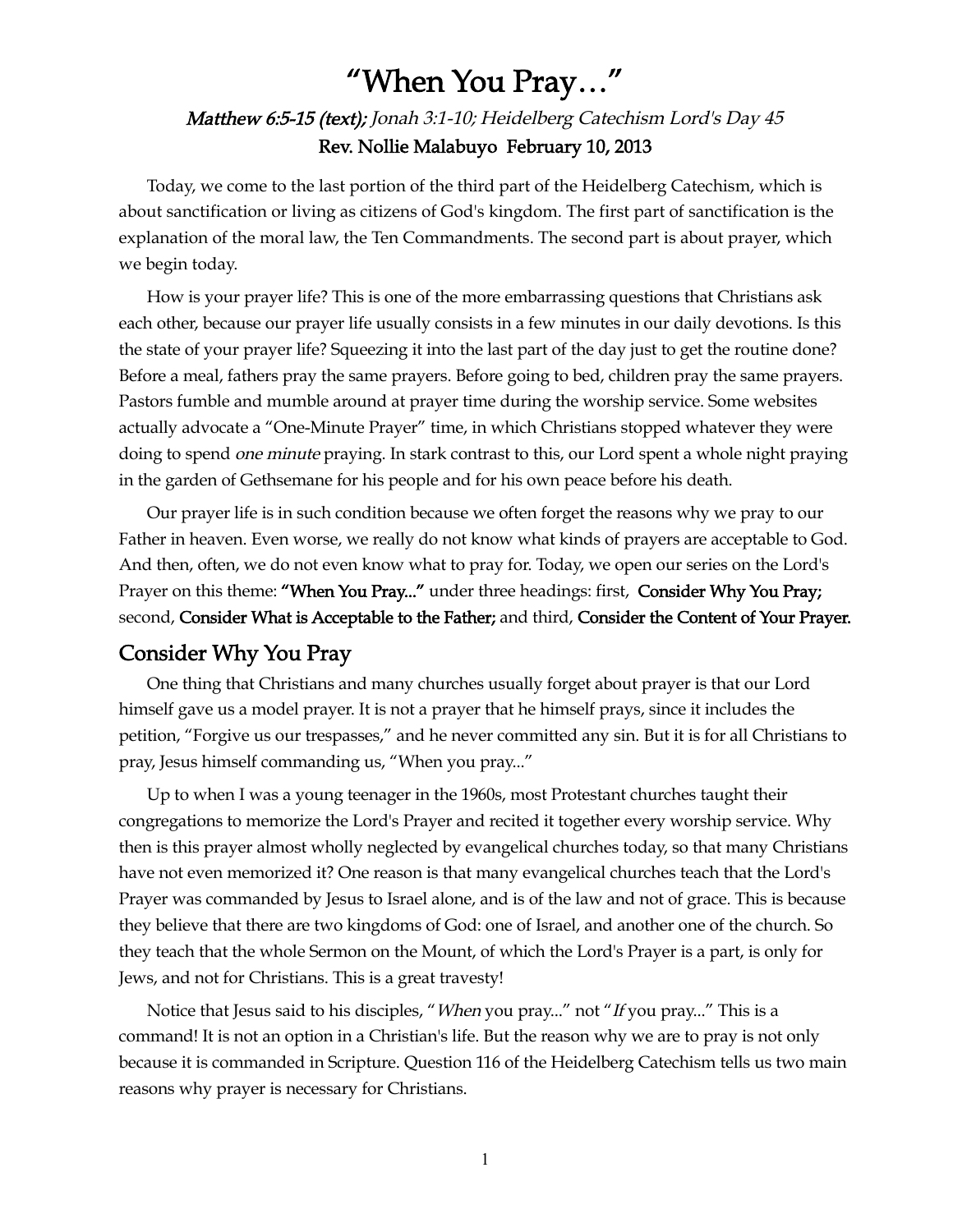First, "it is the chief part of thankfulness which God requires of us." Why would prayer be the "chief" or highest part of our thankfulness to God? Is not doing good works mentioned first by the Catechism as our response to our redemption by the blood of Christ, so that "with our whole life we show ourselves thankful to God for His blessing" (HC 86)?

But I suggest that the Catechism is telling us that good works and prayer go hand in hand. They are inseparable, as the song goes, "love and marriage go together like a horse and carriage" (since Valentine's Day is four days away). The Ten Commandments that we concluded last Lord's Day is the moral law required for a Christian's life. We actually read about this in the conclusion to the Ten Commandments in HC 115. What's the use of preaching the law, since no one can keep them in this life? The answer is threefold: first, so that we may be convicted of sin; second, so that we may be driven to repentance in Christ; and third, so that "without ceasing we diligently ask God for the grace of the Holy Spirit, that we be renewed more and more after the image of God, until we attain the goal of perfection after this life."

This third reason connects the preaching of the law to prayer. As we strive to avoid sin and do good works, we are to pray to God for the grace of the Spirit to enable and empower us. The law then drives Christians to prayer, because without Christ, it is impossible to please God by our good works. Without prayer, there are no good works pleasing to God.

But prayer is connected not only to good works, but also to gratitude to God. We cannot show our thankfulness to God without prayer. How are we to thank God for his grace and mercy if not by praying? This is why the psalmist sings, "What shall I render to the LORD for all his benefits to me? I will lift up the cup of salvation and call on the name of the LORD" (Psa 116:12-13). In our opening psalm, we sang a prayer of thanksgiving from Psalm 65:1-2,

Praise waits for Thee in Zion; All men shall worship there And pay their vows before Thee, O God Who hears prayer.

Paul also tells us that whether in good or bad times, we are to pray and give thanks to God: "Rejoice always, pray without ceasing, give thanks in all circumstances" (1 Thess 5:16-18).

First, prayer is the chief part of our gratitude to God for our salvation from sin. Second, we are to pray "because God will give His grace and Holy Spirit only to those who earnestly and without ceasing ask them of Him, and render thanks unto Him for them."

As Paul has commanded, we are to earnestly and unceasingly pray to God to supply our needs. Not just when we're in financial trouble, and there is no food on the table. Not just when our marriage is on the rocks. Not just before an examination. Not just before a critical surgery. We are to earnestly and unceasingly pray to God to thank him for giving us our needs. Not just before meals. Not just when we are able to provide for our families because we found a job. Not just after we pass our school test or board exam. Not just after a successful surgery or healing from a serious affliction. We are to pray and "give thanks in all circumstances" (1 Thess 5:18).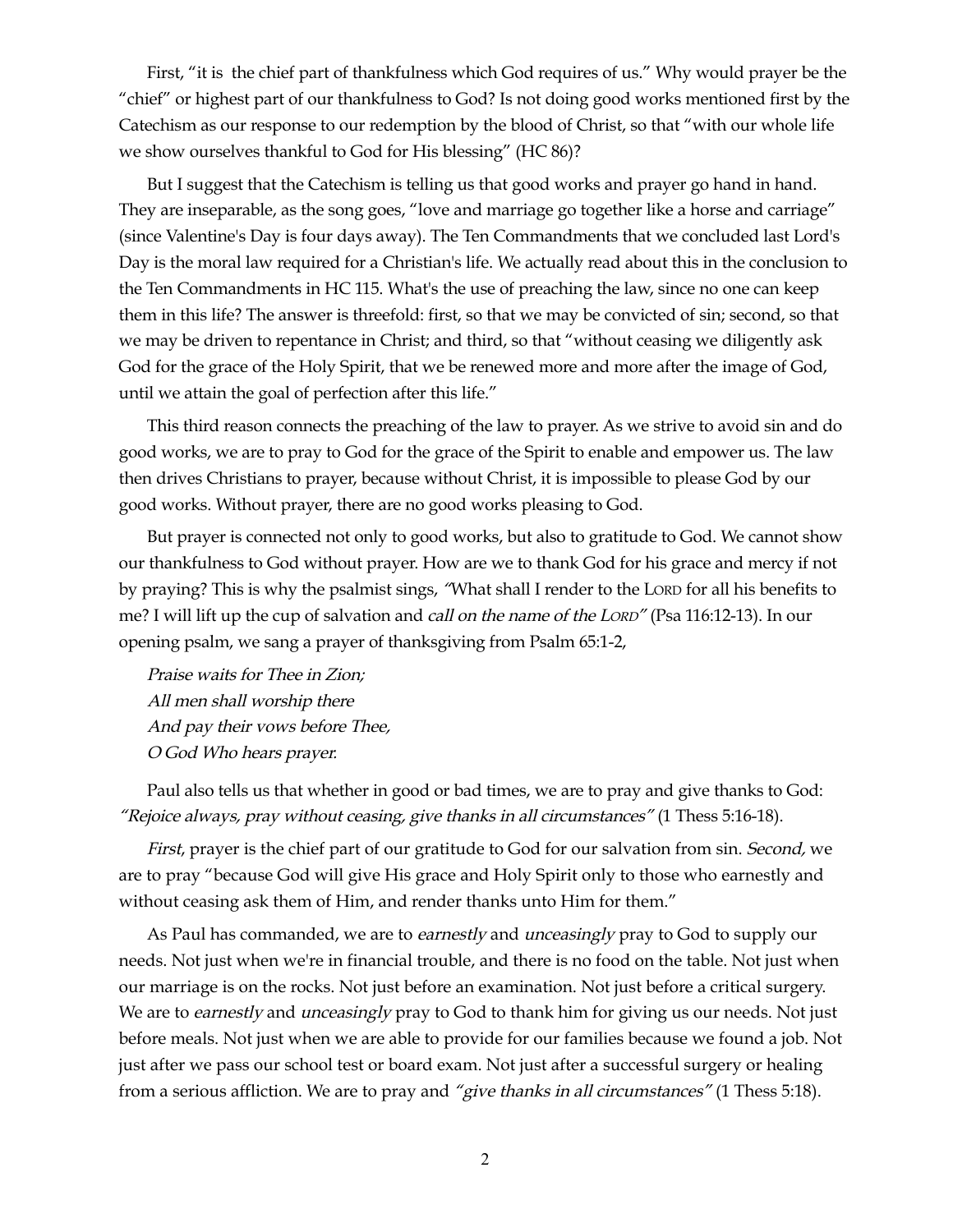How are we able to thank God even in the most difficult situations in life? How are we able to be content in whatever situation we're in? (Phil 4:12) Paul says he is able to do this because of the strength of faith that only the Spirit can give, "In all circumstances take up the shield of faith" (Eph 6:16). This faith results in a prayerful attitude, which in turn gives us "the peace of God, which surpasses all understanding," and which also "guards our hearts and your minds in Christ Jesus" (Phil 4:7). Have you noticed that prayer often has an immediate calming and peaceable effect on our worried minds?

Jesus says we who are sinners are gracious enough to be able to give good gifts to our children. How much more will his Father in heaven, who is infinitely more gracious than sinners, give us his most precious gift, the Holy Spirit himself? (Luke 11:13) And when we have the Spirit, we are able to pray for our needs according to the Father's will. And when we pray according to his will, he will surely give whatever is best for us, "Truly, truly, I say to you, whatever you ask of the Father in my name, he will give it to you ... Ask, and you will receive, that your joy may be full" (John 16:23-24). If we do not ask, we will never know what the Father has in store for us. And when the Father grants our requests, what joy fills our thankful hearts! Do you take to heart and believe Jesus' well-known command about prayer? "Ask, and it will be given to you; seek, and you will find; knock, and it will be opened to you" (Matt 7:7).

Remember Jesus' parable of the persistent widow who pleaded for justice against her enemy before an unjust judge "who neither feared God nor respected man" (Luke 18:1-8)? Because she kept coming to the judge, the widow was finally granted her request by the judge. Jesus told this parable so that they will always pray and not lose heart. If a judge, who is unjust, finally gives in to the widow's persistent "prayer," how much more will our just and merciful Father hear the prayers of his people?

But when we persist in our prayers, does it mean that God will always and surely grant them? And how do we know that what we are asking is acceptable to the Father in heaven?

#### Consider What is Acceptable to the Father

We sometimes hear people say that the prayers of bad people reach only the roofs of their houses. There is some truth to this, as we read in Psalm 66:18, "If I had cherished iniquity in my heart, the Lord would not have listened." And also this, "If one turns away his ear from hearing the law, even his prayer is an abomination" (Prov 28:9; see also Isa 59:2). James also warns us, "You ask and do not receive, because you ask wrongly, to spend it on your passions" (Jas 4:3).

This means that not all prayers are acceptable to God. Praying for God's help in order to be able to commit sin is absolutely not pleasing to God. How do we know if our prayers are acceptable? If you pray for a successful job interview, but you didn't do your homework in researching the job and the company, God will probably deny your request. If you ask God to help you pass an exam, but you did not study, and plan to cheat, you will most likely fail. If you pray to win the lotto, your prayer means you worship money more than God. If you pray to Mary to make sure you win a boxing fight, your prayer is an abominable idolatry. If you laid hands on your teammate and prayed for him to win the Super Bowl for your team, your prayer is selfish. God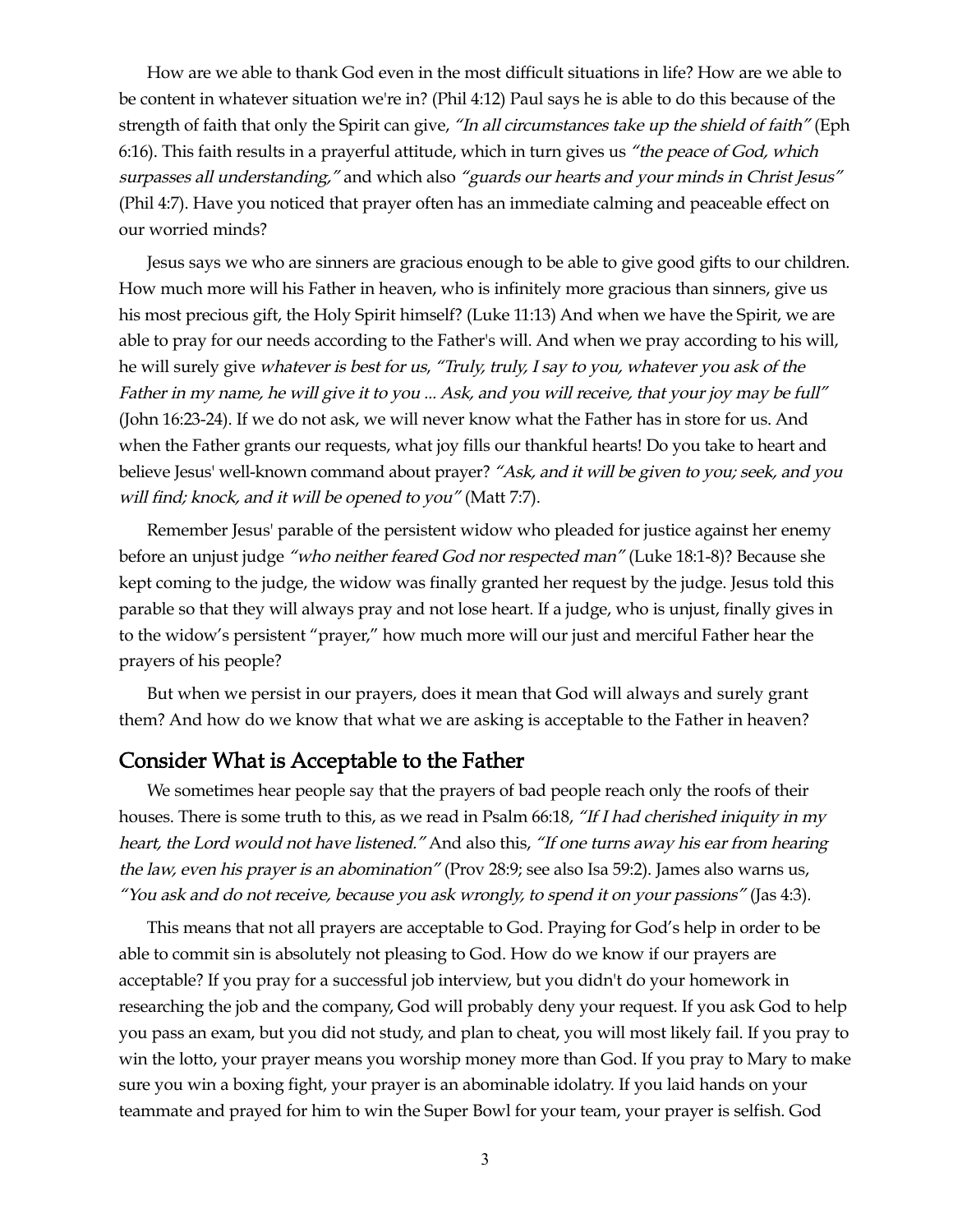will respond, "Your prayers are out of order, and therefore denied!" In short, only those prayers consistent with God's revealed will in Scripture are acceptable. This is why Q&A 117 says we are to pray only "for all that He has commanded us to ask of Him."

Thus, Scripture tells us that the prayers of unrepentant, rebellious sinners are of no avail. Why? Because those people do not worship God. Jesus declares this, "We know that God does not listen to sinners, but if anyone is a worshiper of God and does his will, God listens to him" (John 9:31). This means that God does not hear the prayers of an unrepentant unbeliever who worship himself, other gods, money, power and other things above God. Q&A 117 says that only prayers to "the one true God, who has revealed himself to us in his Word," are pleasing to God.

To be sure, unrepentant sinners and pagans "pray" for things they want and they get it. But this does not mean that God heard or blessed their prayers. God uses all things to accomplish his purposes, even giving pagans their wishes, as when the Babylonians and the Romans were granted their "prayers" to conquer Jerusalem. All around us, the wicked prosper, and we often wonder why and how they do. This is why the psalmist says, "Fret not yourself because of evildoers; be not envious of wrongdoers!" (Psa 37:1) Why not? Because their prosperity is not a sign of God's approval. In fact, "they will soon fade like the grass ... [they] shall be cut off" (Psa 37:2, 9).

Unlike the unrepentant, we are to acknowledge our sin and misery, and humble ourselves before God in our prayers. This is why we include a prayer of confession at the beginning of our worship service, so that we are assured that we have been forgiven by God. Then, we are able to joyfully thank God for salvation, and to ask God to provide for our needs. HC 117 again says that God accepts our prayers when "we thoroughly know our need and misery, so as to humble ourselves in the presence of His divine majesty."

When the kingdom of Judah was surrounded by a great army of their enemies, King Jehoshaphat prayed, "O our God ... we are powerless against this great horde that is coming against us. We do not know what to do, but our eyes are on you" (2 Chron 20:12). Like Jehoshaphat, we are to admit that we are needy and helpless, and dependent only on God. If we have this humble attitude, the Lord promises, "The Lord is near to the brokenhearted and saves the crushed in spirit" (Psa 34:18).

In our text, Jesus warns his disciples to avoid praying like hypocrites, who pray in public all to display false piety. The Pharisees lacked a humble attitude when they prayed in public. They did not see themselves as needy and helpless sinners; in fact, they were so proud of their good works before God and before men that they pray, "God, I thank you that I am not like other men, extortioners, unjust, adulterers, or even like this tax collector. I fast twice a week; I give tithes of all that I get." But the tax collector saw himself as a helpless sinner, "God, be merciful to me, a sinner!" (Luke 18:11-13) To be sure, not all public prayer are condemned, such as praying before a meal at a restaurant. But sinful and prideful motives, such as intentionally announcing a "prayer mountain" retreat, are condemned. Jesus says that private prayers inside your room are more profitable since they allow you to focus more on God, away from life's concerns.

Lastly, we are to pray in faith. Does this mean that we are to pray "name-it-and-claim-it" prayers, like the prosperity gospel televangelists do? And if we do not receive what we pray for,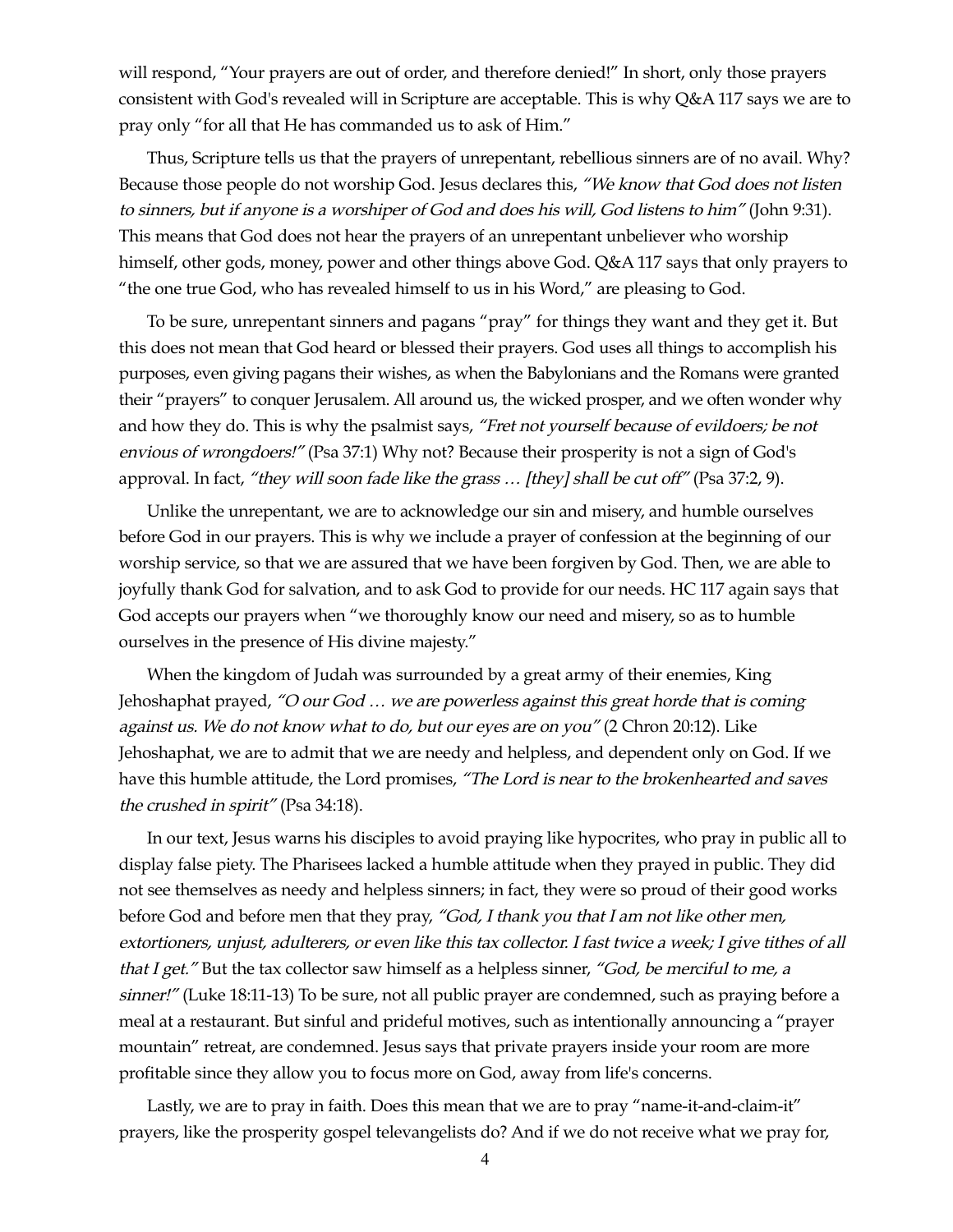does it mean that we do not have enough faith? What the Catechism says is very different from this false teaching. Our prayers, to be pleasing to God, must be accompanied by faith and assurance that God will answer the prayers of unworthy sinners according to his divine purposes. We pray in order "that we be firmly assured that notwithstanding our unworthiness He will, for the sake of Christ our Lord, certainly hear our prayer, as He has promised us in His Word."

First, know why prayer is required of a Christian. Second, know what kind of prayer is acceptable to God. Lastly, out of so many things in our lives, what are we to pray about?

#### Consider the Content of Your Prayer

In Luke's version of the Lord's Prayer, the disciples saw that prayer was very important in Jesus' life, so they asked him, "Lord, teach us to pray." And Jesus answered, "When you pray, say..." He could have pointed them to the Psalms, which are full of prayers, such as Psalm 28:8-9, where David intercedes for his people. Or to Psalm 86, a prayer of supplication, where he asks God to rescue him from his troubles.

Prayers like these are a big part of our prayer life. But the Psalms are overwhelmingly prayers of adoration, confession, and thanksgiving to God. Psalm 145 is a prayer of adoration for his glory, grace, mercy and mighty acts, and begins with an exclamation of praise, "I will extol you, my God and King, and bless your name forever and ever." Psalm 51 is probably the most well-known prayer of confession by David. Psalm 9, a prayer of thanksgiving, begins with, "I will give thanks to the LORD with my whole heart." Psalm 95 is another prayer of thanksgiving that starts with praising God for his wonderful creation, "Let us come into his presence with thanksgiving."

We often hear of the acronym ACTS to teach us what the content of our prayers should be: adoration, confession, thanksgiving and supplication. This is a good teaching tool, and we see that the Psalter is full of these kinds of prayers. But when Jesus taught his disciples how to pray, he taught them the prayer we find in Matthew 6:9-13 and Luke 11:2-4—the Lord's Prayer.

Before he taught them this model prayer, Jesus warned them not to pray like the pagans, who "heap up empty phrases ... [and] many words" (Matt 6:7). The Greek verb used here is most often translated "vain repetitions," or "babbling." The word comes from the kind of speech of a person who stammers with involuntary pauses and repetitions of sounds. So Jesus is prohibiting mindless, meaningless, and routine repetitious prayers, especially the repetitious, mindless invocation of the names of their gods. The priests of Baal prayed to their god all day long, repeating, "O Baal, answer us!" (1 Kgs 18:26-29). The Greek pagans, in opposition to the Christians in Ephesians, "for about two hours they all cried out with one voice, 'Great is Artemis of the Ephesians!'" (Acts 19:34) Meanwhile, in the Roman Catholic tradition, a person can be given by a priest a penance of one "Our Father" and ten "Hail Marys" to absolve him of his sin. How can reciting the same prayer ten or more times not be mindless repetitions devoid of contrition?

This mindless, meaningless repetition with many words that Jesus prohibits is also in Paul's mind when he criticizes unintelligible speaking in tongue, "Nevertheless, in church I would rather speak five words with my mind in order to instruct others, than ten thousand words in a tongue" (1 Cor 14:9, 19).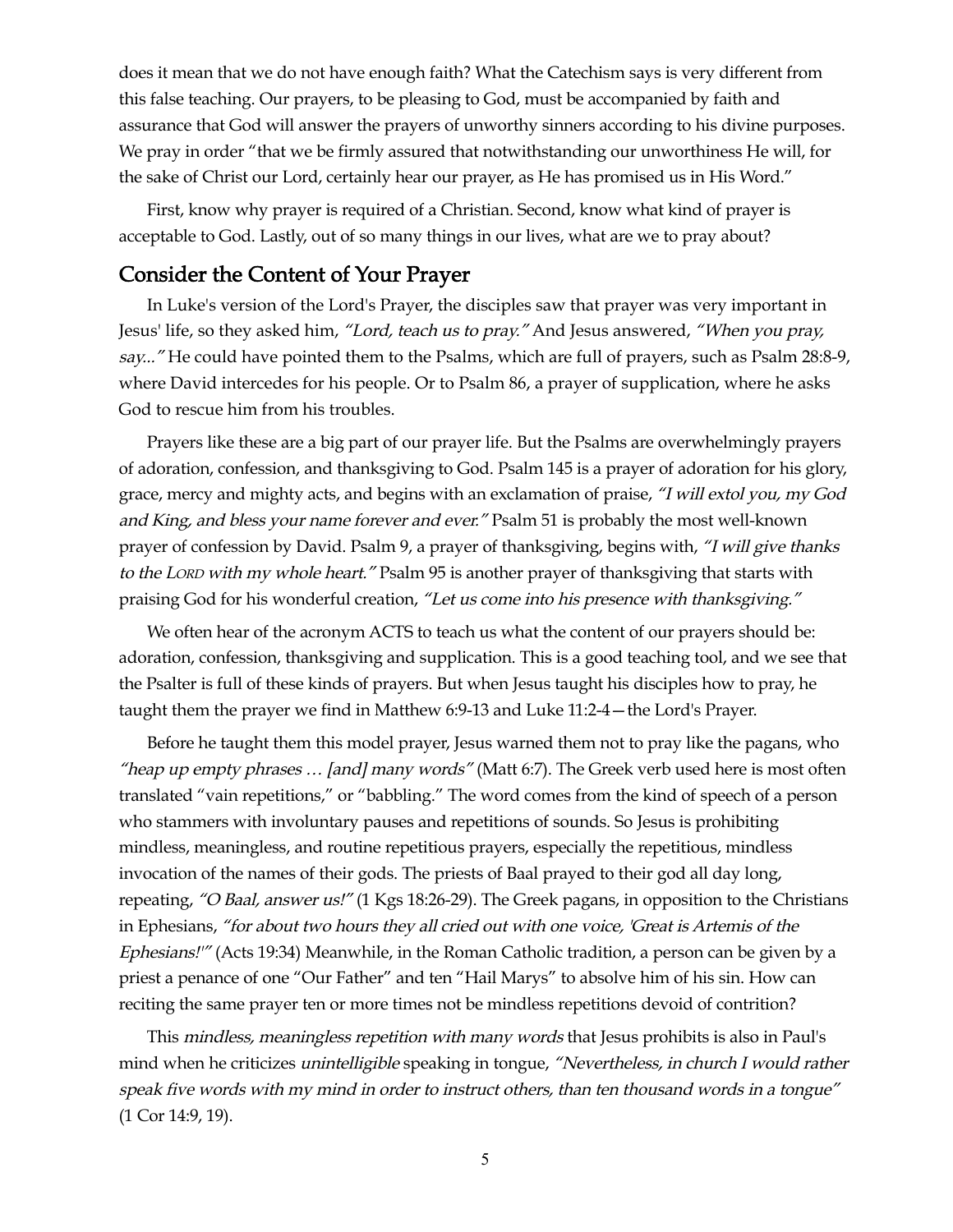When we pray, we can repeat words and phrases or formulas, but not like the pagans' mindless repetitions, but with devotion and zeal in our hearts. We often say the same formal prayers, such as the Lord's Prayer and other prayers from the Bible, or the same formal songs, such as different doxologies, in our worship services. Sometimes we use antiphonal psalms in our responsive readings. Psalm 136 is the most well-known example of this: the pastor reads the first line of each verse, and the congregation responds repeatedly with, "for his steadfast love endures forever."

Did you know that Jesus himself prayed formal prayers that are often recited in the synagogues? Did you know that he prayed the same words in the garden of Gethsemane at least twice? (Mark 14:39)

Most evangelicals loathe formal prayers like the Lord's Prayer or the Psalms, thinking that spontaneous, led-by-the-Spirit prayers are more acceptable to God. But often, pastors end up with babbling, mindless prayers, often mumbling repetitiously because they do not know what to say. What can be more beneficial than a prayer that the pastor himself has composed beforehand, filled with Scripture and with well-thought-of words? We can even use the Puritans' prayers from the Valley of Vision, or those composed by Reformed churches, for various occasions and situations.

The Lord's Prayer is such a prayer. It begins with invoking the name of God the Father who is in heaven. Our prayers are to be directed to the true God, Creator, Redeemer and King. Then, six petitions follow. The first three petitions focus on the adoration of a holy and sovereign God. "Hallowed be Thy name"; then, "Thy kingdom come"; and then, "Thy will be done on earth, as it is in heaven." The final three petitions are supplications and intercessions for our own needs, and for others, using the words "we," "us" and "our." "Give us this day our daily bread" is a prayer for daily provisions for our needs. "And forgive us our debts, as we forgive our debtors" is a prayer of confession of sin. "And lead us not into temptation, but deliver us from evil" is a prayer for the sake of our souls.

The Lord's Prayer that we usually pray closes with another prayer of adoration or doxology: "For Thine is the kingdom, and the power, and the glory, for ever." If you notice, both Matthew's and Luke's version do not have this closing praise. In the ESV, there is a footnote saying, "some manuscripts add" this conclusion. But we know that from the early church, these words have been recognized as true words of our Lord. This is why Christians have been saying these words in the Lord's Prayer for 2,000 years. But most scholars conclude that this closing was a scribal addition.

Whether these words were part of the original texts by Matthew and Luke, or whether they were added on by scribes, we must be assured that they are Biblical. Why? Because we find similar doxologies all over the Old Testament. For sure, if it was added, it would have come from Old Testament doxologies such as this one from 1 Chronicles 29:11 "Thine, O LORD, is the greatness and the *power* and the *glory* and the victory and the majesty, for all that is in the heavens and in the earth is Thine. *Thine is the kingdom*, O LORD, and you are exalted as head above all." In the New Testament, similar doxologies are found, one of which is 1 Timothy 1:17: "To the King of the ages, immortal, invisible, the only God, be honor and glory forever and ever. Amen" (see also 1 Tim 6:15-16; Jude 24-25; Rev 4:11; 5:13).

What then could be more Biblical than ascribing to the eternal God all power and glory?